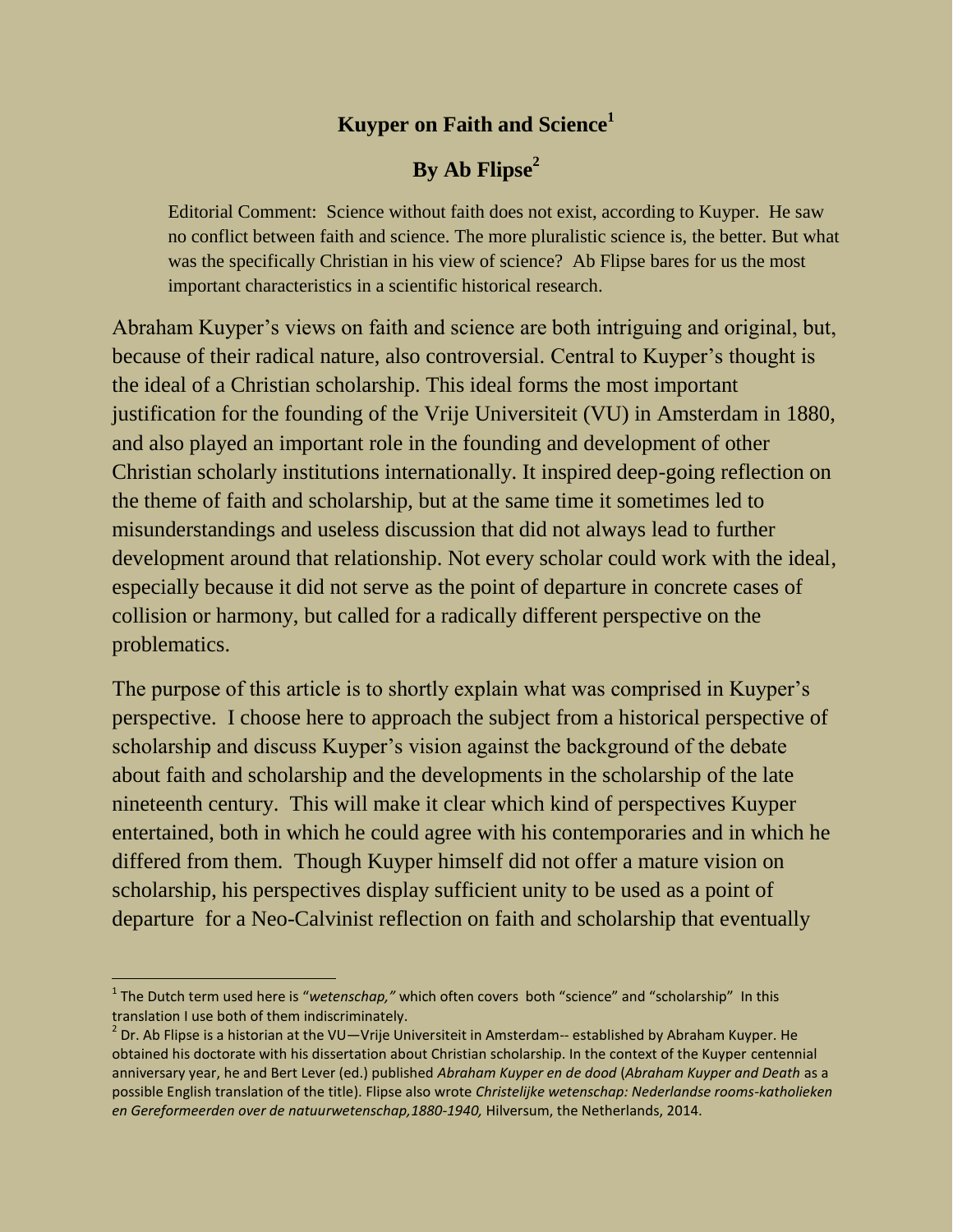was worked out in various directions. At the end I offer a few observations on the subject.

### **Faith-coloured Scholarship**

The startup of Kuyper's approach becomes clear from his famous lecture *"Sphere Sovereignty*,<sup>3</sup> that he delivered at the opening of the VU. In this lecture he not only defended the right of free universities to exist, but he also sketched the ideal of the practice of scholarship in all disciplines coloured by faith, for there is not one single centimetre in the entire area of human life over which Christ, the Sovereign of all, does not claim as "Mine." This is thus a challenge to Christians not to regard science and faith as separate worlds and to get to work in the field of scholarship.

During the next decennia Kuyper further developed his ideas about scholarship. He wrote about it in his *Encyclopaedie der Heilige Godgeleerdheid* (1893-1894); lectured about it in his *Stone Lectures* at Princeton (1898); delved deeper into some themes in his lectoral lectures,. Among them "Evolution" (1899) and many articles in his *De Heraut*, all bundled in a number of larger publications such as *De gemeene Gratie* (1902-1904). This much is clear: the development of scholarship caught his full attention.

In his *Stone Lectures* about Calvinism and scholarship we find an important point of departure:

Note well: I am not talking about the *conflict* between faith and scholarship. That does not exist. *All scholarship is based on faith*, while the contrary, faith from which no scholarship emerges, is superstition but not faith. All scholarship takes for granted faith in our ego, our "I," in our selfconsciousness; assumes faith in the correct working of our senses; assumes faith in the correctness of our laws of logic, in the general aspects of special phenomenon, in faith in life and, above all, faith in the principles that serve as our points of departure."<sup>4</sup>

# **No Conflict**

 3 Original: "*Souvereiniteit in eigen kring*."

 $4$  Translation by Boer; not from a published version.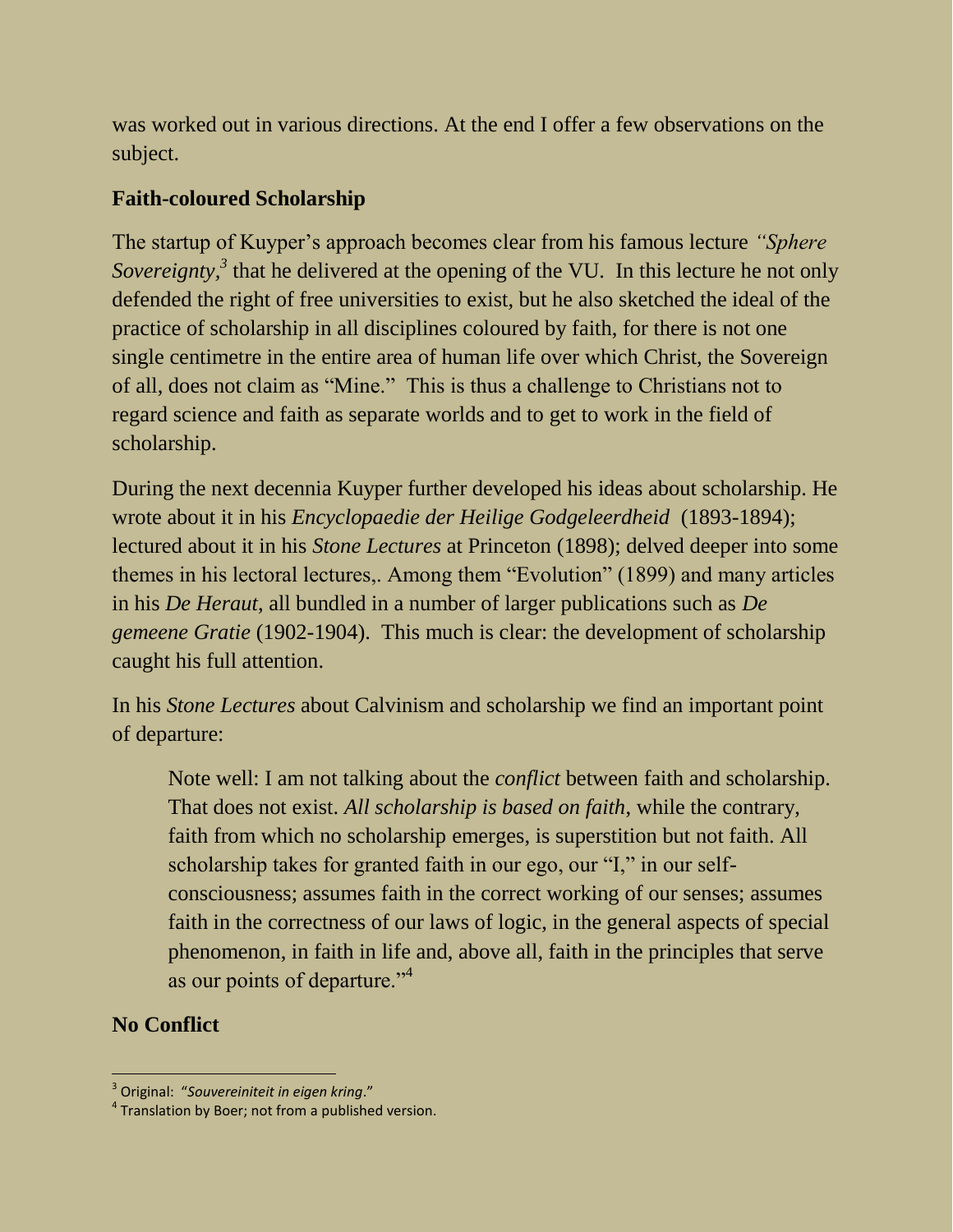Kuyper turned against the popular opinion of the time that there existed a conflict between faith and science, a vision that has become known, at least in the Netherlands, as the "conflict- or war thesis."<sup>5</sup> In the English-language regions that vision was expressed in publications such as those by the chemist John William Draper's *History of the Conflict between Religion and Science* (1874), that was aimed especially against the Roman Catholic Church. Then there was Andrew D. White's *History of the Warfare of Science with Theology in Christendom* (1896). White sketched an image of a centuries-long intellectual war during which scholarship slowly disentangled itself from oppression at the hand of the orthodoxy of the day.

# **Not Neutral**

This kind of conflict theory was not uncommon either among the liberal Dutch elite. The scholarship that had so disentangled itself from faith was, according to them, neutral and was to keep religion far from mixing with it. In contrast, Kuyper declared that there was a close connection between science and faith, while he tied faith to basic intuitions like principles that were rooted in a person's worldview. Thus worldviews serve a forming power in the development of scholarship.

# **Pluralism**

Kuyper noted that during his own life time society and culture had become pluralistic, something he valued positively. That pluralism should have had an effect on scholarship, within which the thoughts of different schools would stand next to and over against each other, for "friction, fermentation, struggle are the attributes of all expressions of life at a higher level in our present period." It is through these processes that scholarship can advance.

One contrast that Kuyper saw as the most fundamental because this was at its deepest religious, was that between naturalistic and Christian scholarship or, as he put it in his *Stone Lectures,* the scholarship of the "normalists" and that of the "abnormalists." Normalists view the cosmos *as is* as normal; they have a closed worldview in which there is only room for natural data and laws. Everything must fit in the same basic world perspective and must be explained according to "the logical consequences of cause and effect." Over against that, abnormalists have an

 $\overline{a}$ 5 Original: "*the conflict- of oorlogsthese."*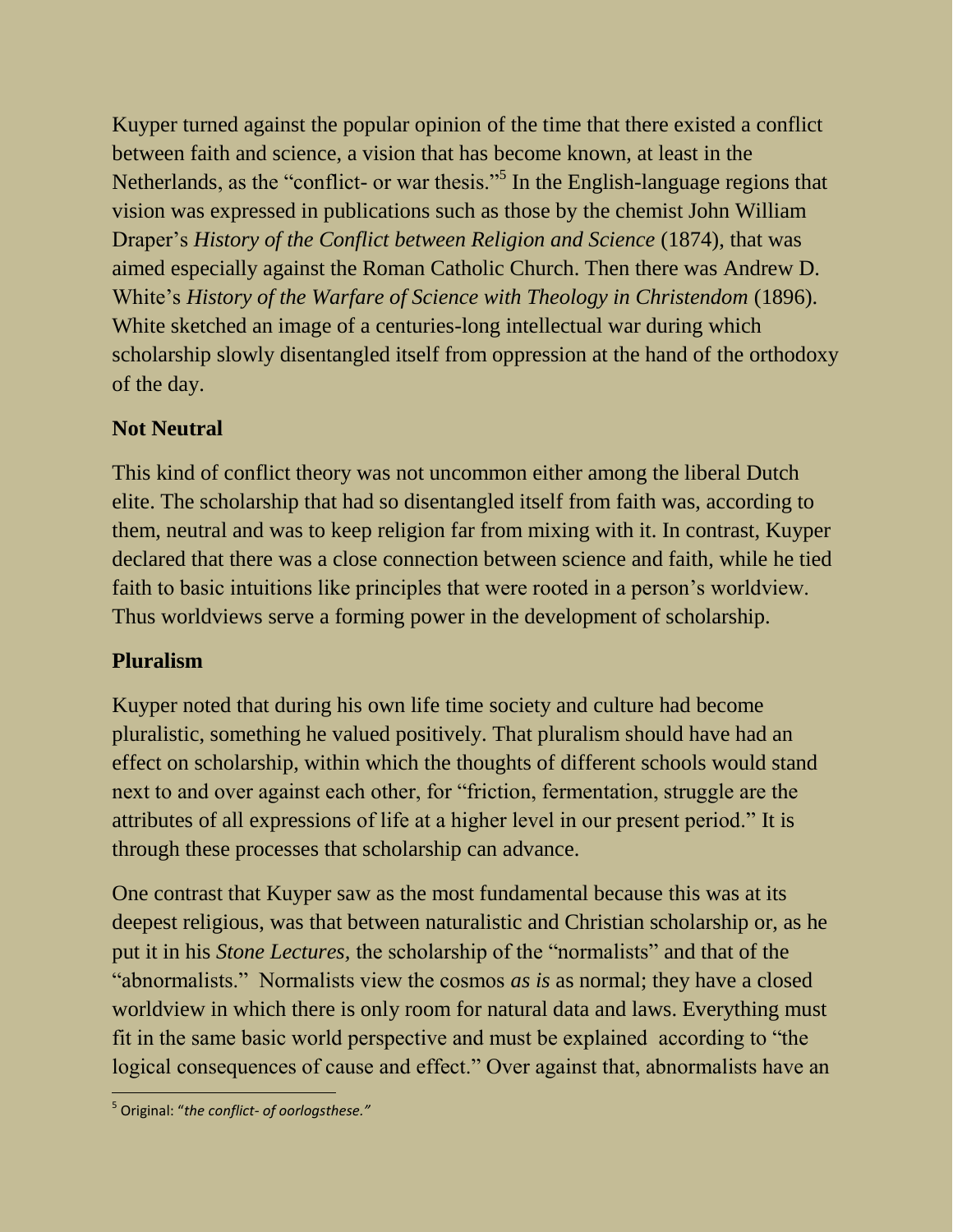open worldview in which the cosmos is seen as creation and the human race as the image of God. They have an eye for sin as well as for restoration through the wonder of God's continuing relationship to this world.

Where did this contrast in scholarship come from? Just as the conflict thinkers mentioned earlier did in their own way, Kuyper pointed to history. For centuries, so Kuyper averred, abnormalists were almost unchallenged in the world of writing. Kuyper found that this unpacked positively for scholarship. Calvinism especially had encouraged interest in scholarship and had freed it from unnatural restraints. However, since the revolutionary development in the previous century. the role were reversed. Now the normalists dominated scholarship. Though he acknowledged the right to work out naturalistic assumptions, he resisted attempts by normalists to force their perspectives on the abnormalists: "We only defend free scholarship over against her tyrannical twin sister."

### **Contours of Christian Scholarship and Science**

Because of his critique on the conflict thesis as well as his plea for pluralism, Kuyper's general idea ran directly against the dominant scholarship idea that assumed only neutral scholarship. Of course, more needed saying than that Christian science had the right to exist. The idea of Christian scholarship needed to be filled in more. What was he thinking when he used this concept? For this purpose he sketched its contours in various places.

Kuyper emphasized that there was no need to construct a Christian scholarship a priorily, but that the tradition that had blossomed in earlier times could be continued. The issue at that time as it is now was not only theology, though the difference there was the most obvious. The underlying worldview had also penetrated other disciplines. This was not only the case for the non-scientific disciplines, in which the subject would usually participate, but also for the humanities. It was in the nineteenth century that a reversal took place that, according to Kuyper, was especially driven by worldviews. Contemporary historians of science also point to this transformation in nineteenth-century scientific research, including the religious angle. While until that time scientific research was seen as a pillar of natural theology, its value now shifted to seeing it as the engine of progress. In addition, scholarship was now regarded as a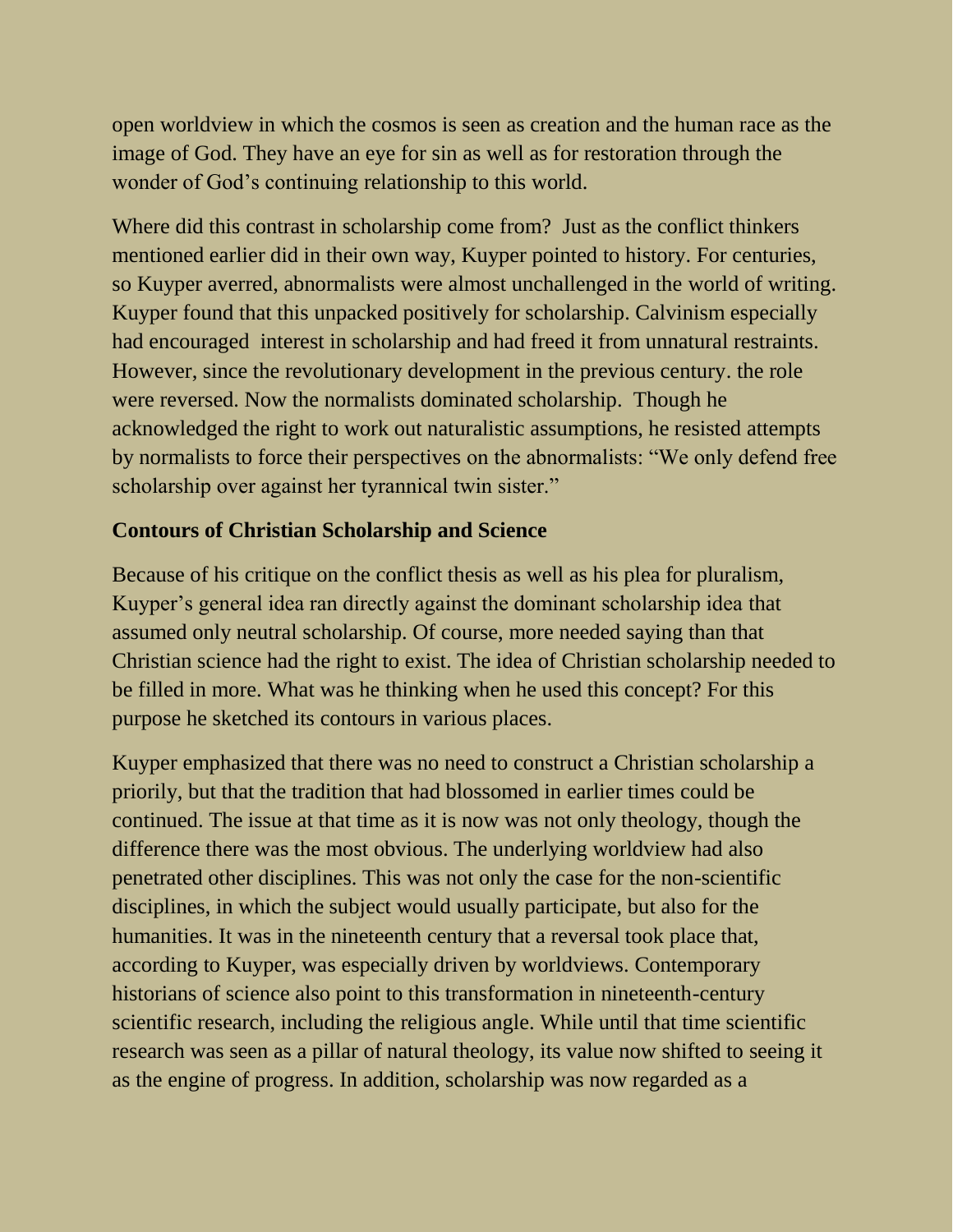professional, often specialist activity, in which a sort of "internal secularization" took place. For an explanation for the rise of the conflict theory, presently people point to similar social developments.

### **Agreements**

We do not find this analysis of the background development with Kuyper. His approach was much more normative. On the one hand, he critiqued the profound religious turn-about that had occurred, but, on the other hand, he had great appreciation for many scientific developments. Not everything in Christian scholarship needed to change. As Kuyper put it, there existed a "broad terrain of research" where there would be no difference. In the humanities, for example, it was all about determining facts and events, while in the natural sciences it was about the empirical side of research—observation, weighing and mathematics. Besides, said Kuyper, everyone uses the same logic in which the development of theory was partially "neutral terrain." With this, entire disciplines came to the surface:

What astronomers or geologists, physicists or chemists, zoologists or bacteriologists, historians or archeologists bring to light, provided it be severed from the hypotheses with which they undergirded it and from the conclusions they drew from them, must be controlled as fact and then, once so accepted, be taken up in the whole of your scholarship.<sup>6</sup>

Whatever followed after that—development of theory, philosophical reflection was just as much part of scholarship and that's where definite differences would become visible:

As soon as one climbs up from this *lower* terrain to *higher* scholarship, the subject begins to participate with subsequently the differences surfacing that exist between the natural and the humanities. This happens not only in theology, but also in the humanities and thus also in the philosophical perspectives current in the natural sciences.<sup>7</sup>

 $\frac{1}{2}$ 6 Kuyper, *Het Calvinism,* p.132.

<sup>7</sup> A. Kuyper, *De Gemeene Gratie in Wetenschap and Art,* Amsterdam, 1905, 28 Compare also the analysis of Del Ratzsch, "Kuyper's Philosophy of Science," in Jitze van der Meer (ed.), *Facets of Faith and Science,* vol. 2, Lanham, 1996, pp. 1-32.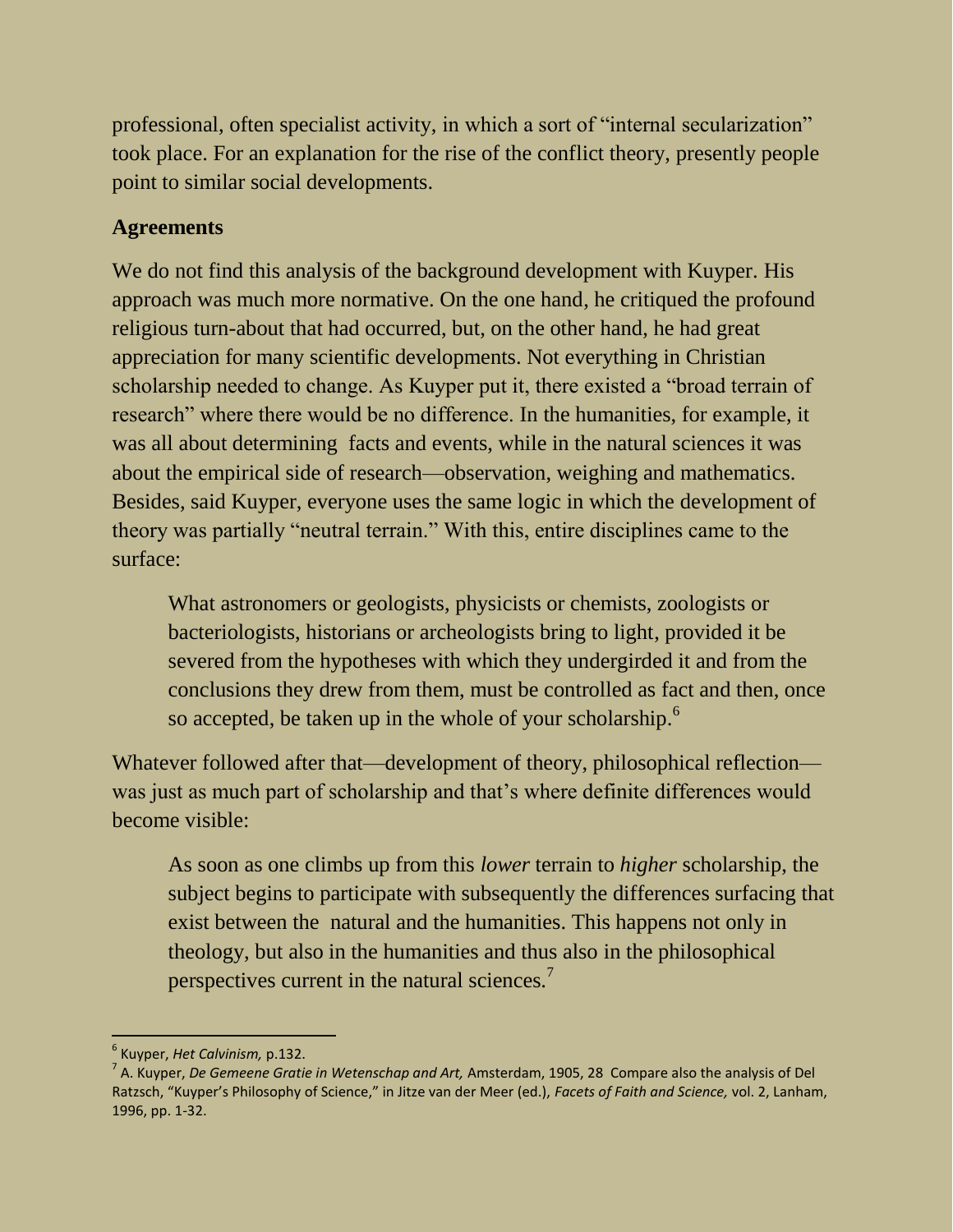Kuyper was not interested in distinguishing two kind of scholarship in an artificial manner or to saddle Christians with the assignment to do something different in each discipline. What he resisted was the severance of scholarship from its Christian roots that led to the results automatically being absorbed in a naturalistic worldview. Kuyper wanted each scholar to be conscious of the framework within which the work was carried out. Research was to occur "in the full reflection of the entire worldview" and Christian scholarship had therefore the task "to research the art work of the Supreme Builder and Artist."

Once reality was no longer regarded as creation, it was replaced by the idea of a machine functioning autonomously. Such a mechanistic perspective about nature left no room for an involved Creator, Kuyper thought. God either disappeared from the screen or was reduced to a *deus ex machine*, that is, an incidentally intervening Supreme Being.

#### **Differences**

What alternative did Kuyper offer? Especially in artful and metaphoric manner, he would speak in various places about the relation between God and nature, amongst others, in a reflection about God's providence. He pointed here to "the image of a steam engine." Another image was more fitting: "A palace in which not a single spindle or wheel or cylinder works, but wherein a king sits enthroned." From there "a royal invisible will works invisibly and is the basic cause of all that takes place from day to day." And "every element in this nature and every power in such an element, is a servant of the God in His palace, and all these elements and powers are awaiting every command that comes out of His mouth till the very limits of creation." That was how God was constantly involved in His creation, by means of his omnipresent power in which nature rested from moment to moment. The "pride of naturalism" and of naturalistic science thus was the result especially of severance of nature from God, regarding it as a machine and even viewing natural law as an autonomous power. With this approach Kuyper tried especially to counter those who encouraged deism or supported a worldview in which God was increasingly pushed to the margin as a God-of-the-gaps.

### **Little Concreteness**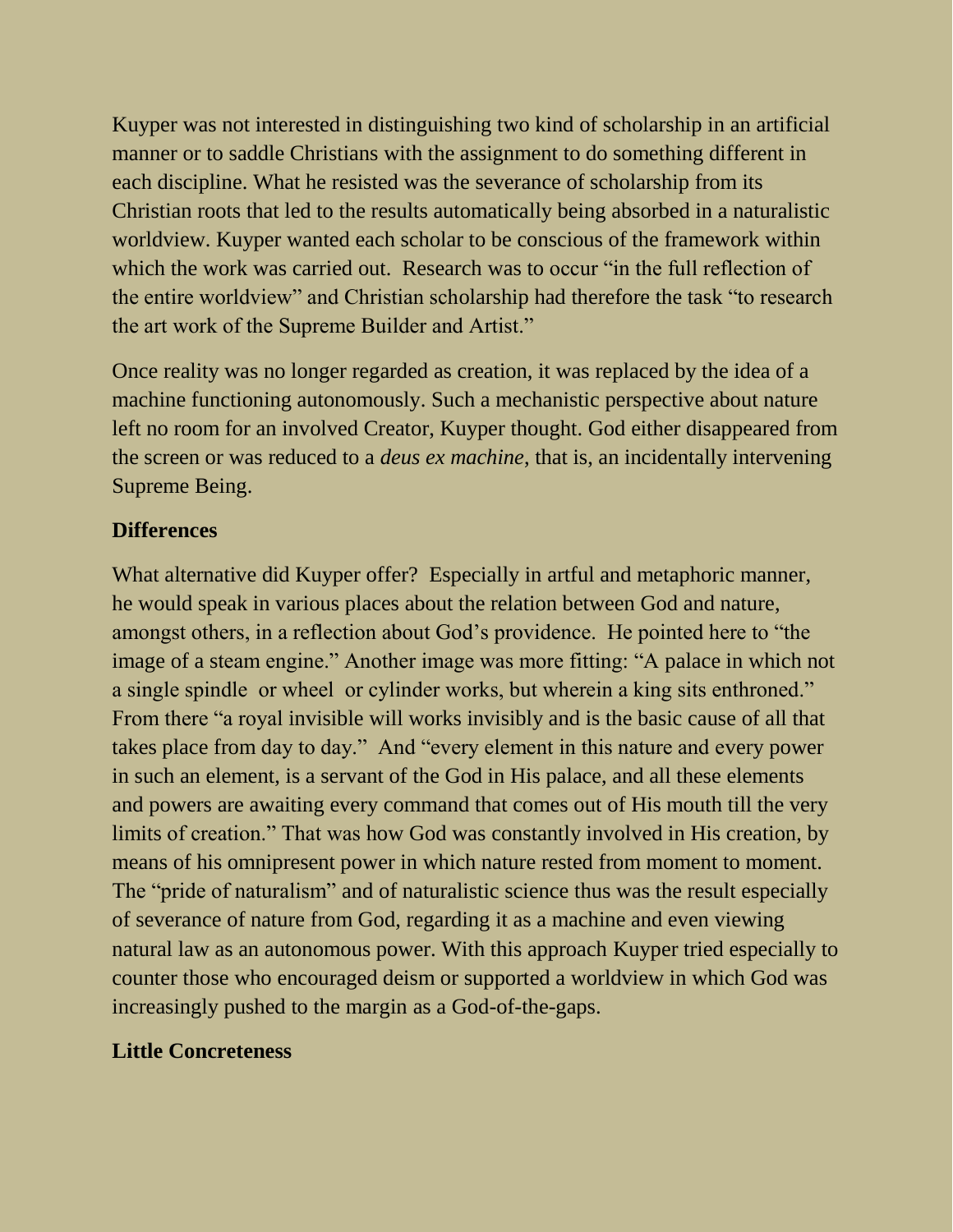For the development of a Christian scholarship this offers few concrete handles. Kuyper restricted himself mainly to general views about the character of science and reality. After all, the working out of his programme had to take place in the practice of scholarly research, concretely, at the VU. Nevertheless, Kuyper himself did research in various subjects, especially in Darwin's theory of evolution, which was *the fulcrum point* at the border between faith and science at the end of the nineteenth century. In 1899, Kuyper devoted a complete lecture to the subject, in which he began by noting that the theory under discussion here has almost begun to function as dogma for his contemporaries. This fit his wider analysis of science, which had the tendency to broaden out into a worldview. Especially Darwin's theory of evolution lent itself for this, for Kuyper characterized this as a "purely mechanical" theory that pretended "to explain everything down from the earliest origin of the cosmos and all its life processes through his monistic mechanism." Some adherents even expanded and applied this view to social and cultural life. Kuyper found the results disastrous because truth and beauty were explained pragmatically and ethics beheaded, while all religion was banned as human selfdeceit. Evolution herewith was turned into a new faith, a pseudo-dogma.

### **Evolutionistic Creation?**

Kuyper did not achieve a Christian alternative for evolution. This would require solid study and research and therefore he decided in this lecture to express his desire that a faculty of natural science would soon be realized at the VU. For this purpose, "an expert botanist, zoologist or anthropologist" was needed. The development of a theory along this line once again demanded that "well-founded facts," even if they originated in the Darwinian school, could be adopted.

Might this go so far that even evolution could be absorbed in the faith in God the Creator? Was an evolutionistic creation by God possible? For Kuyper, this question was separate from his own critique of the mechanistic evolution theory. He responded affirmatively, "for we will not push our own style onto the Supreme Builder of the universe. As long as He, not in mere appearance, but in actuality, remains the Master Builder, He also has total freedom of choice in style. Thus, regardless of his sharp position, Kuyper demonstrated here also openness towards existing science. The great principial difference was the worldview framework in which a theory was positioned.